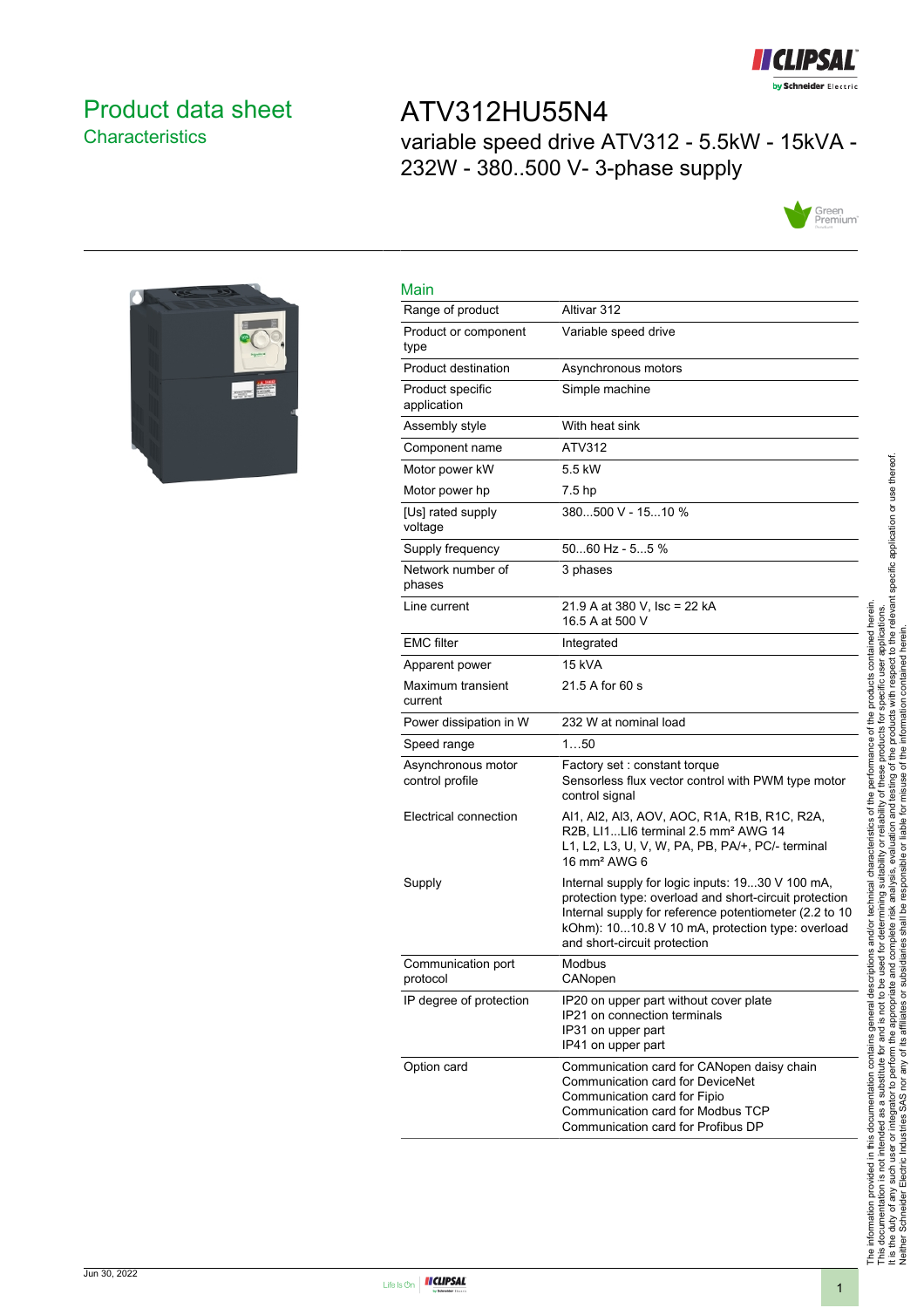| Complementary                       |                                                                                                                                                                                                                                                                                                                                                                                         |
|-------------------------------------|-----------------------------------------------------------------------------------------------------------------------------------------------------------------------------------------------------------------------------------------------------------------------------------------------------------------------------------------------------------------------------------------|
| Supply voltage limits               | 323550 V                                                                                                                                                                                                                                                                                                                                                                                |
| Prospective line Isc                | 22 kA                                                                                                                                                                                                                                                                                                                                                                                   |
| Continuous output current           | 14.3 A at 4 kHz                                                                                                                                                                                                                                                                                                                                                                         |
| Output frequency                    | $0500$ Hz                                                                                                                                                                                                                                                                                                                                                                               |
| Nominal switching frequency         | 4 kHz                                                                                                                                                                                                                                                                                                                                                                                   |
| Switching frequency                 | 216 kHz adjustable                                                                                                                                                                                                                                                                                                                                                                      |
| Transient overtorque                | 170200 % of nominal motor torque                                                                                                                                                                                                                                                                                                                                                        |
| <b>Braking torque</b>               | 150 % during 60 s with braking resistor<br>100 % with braking resistor continuously<br>150 % without braking resistor                                                                                                                                                                                                                                                                   |
| Regulation loop                     | Frequency PI regulator                                                                                                                                                                                                                                                                                                                                                                  |
| Motor slip compensation             | Automatic whatever the load<br>Adjustable<br>Suppressable                                                                                                                                                                                                                                                                                                                               |
| Output voltage                      | <= power supply voltage                                                                                                                                                                                                                                                                                                                                                                 |
| Tightening torque                   | Al1, Al2, Al3, AOV, AOC, R1A, R1B, R1C, R2A, R2B, Ll1Ll6: 0.6 N.m<br>L1, L2, L3, U, V, W, PA, PB, PA/+, PC/-: 2.5 N.m                                                                                                                                                                                                                                                                   |
| Insulation                          | Electrical between power and control                                                                                                                                                                                                                                                                                                                                                    |
| Analogue input number               | 3                                                                                                                                                                                                                                                                                                                                                                                       |
| Analogue input type                 | Al1 configurable voltage 010 V, input voltage 30 V max, impedance: 30000<br>Ohm<br>Al2 configurable voltage +/- 10 V, input voltage 30 V max, impedance: 30000<br>Ohm<br>AI3 configurable current 020 mA, impedance: 250 Ohm                                                                                                                                                            |
| Sampling duration                   | Al1, Al2, Al3: 8 ms analog<br>LI1LI6: 4 ms discrete                                                                                                                                                                                                                                                                                                                                     |
| Response time                       | AOV, AOC 8 ms for analog<br>R1A, R1B, R1C, R2A, R2B 8 ms for discrete                                                                                                                                                                                                                                                                                                                   |
| Linearity error                     | $+/- 0.2$ % for output                                                                                                                                                                                                                                                                                                                                                                  |
| Analogue output number              | $\mathbf{1}$                                                                                                                                                                                                                                                                                                                                                                            |
| Analogue output type                | AOC configurable current: 020 mA, impedance: 800 Ohm, resolution: 8 bits<br>AOV configurable voltage: 010 V, impedance: 470 Ohm, resolution: 8 bits                                                                                                                                                                                                                                     |
| Discrete input logic                | Logic input not wired (LI1LI4), < 13 V (state 1)<br>Negative logic (source) (LI1LI6), > 19 V (state 0)<br>Positive logic (source) (LI1LI6), < 5 V (state 0), > 11 V (state 1)                                                                                                                                                                                                           |
| Discrete output number              | 2                                                                                                                                                                                                                                                                                                                                                                                       |
| Discrete output type                | Configurable relay logic: (R1A, R1B, R1C) 1 NO + 1 NC - 100000 cycles<br>Configurable relay logic: (R2A, R2B) NC - 100000 cycles                                                                                                                                                                                                                                                        |
| Minimum switching current           | R1-R2 10 mA at 5 V DC                                                                                                                                                                                                                                                                                                                                                                   |
| Maximum switching current           | R1-R2: 2 A at 250 V AC inductive load, cos phi = 0.4 and $L/R = 7$ ms<br>R1-R2: 2 A at 30 V DC inductive load, cos phi = 0.4 and $L/R = 7$ ms<br>R1-R2: 5 A at 250 V AC resistive load, cos phi = 1 and $L/R = 0$ ms<br>R1-R2: 5 A at 30 V DC resistive load, cos phi = 1 and $L/R = 0$ ms                                                                                              |
| Discrete input number               | 6                                                                                                                                                                                                                                                                                                                                                                                       |
| Discrete input type                 | (LI1LI6) programmable at 24 V, 0100 mA for PLC, impedance: 3500 Ohm                                                                                                                                                                                                                                                                                                                     |
| Acceleration and deceleration ramps | Linear adjustable separately from 0.1 to 999.9 s<br>S. U or customized                                                                                                                                                                                                                                                                                                                  |
| Braking to standstill               | By DC injection                                                                                                                                                                                                                                                                                                                                                                         |
| Protection type                     | Input phase breaks: drive<br>Line supply overvoltage and undervoltage safety circuits: drive<br>Line supply phase loss safety function, for three phases supply: drive<br>Motor phase breaks: drive<br>Overcurrent between output phases and earth (on power up only): drive<br>Overheating protection: drive<br>Short-circuit between motor phases: drive<br>Thermal protection: motor |
| Insulation resistance               | >= 500 mOhm 500 V DC for 1 minute                                                                                                                                                                                                                                                                                                                                                       |
| Local signalling                    | 1 LED (red) for drive voltage<br>Four 7-segment display units for CANopen bus status                                                                                                                                                                                                                                                                                                    |
| Time constant                       | 5 ms for reference change                                                                                                                                                                                                                                                                                                                                                               |
| Frequency resolution                | Analog input: 0.1100 Hz<br>Display unit: 0.1 Hz                                                                                                                                                                                                                                                                                                                                         |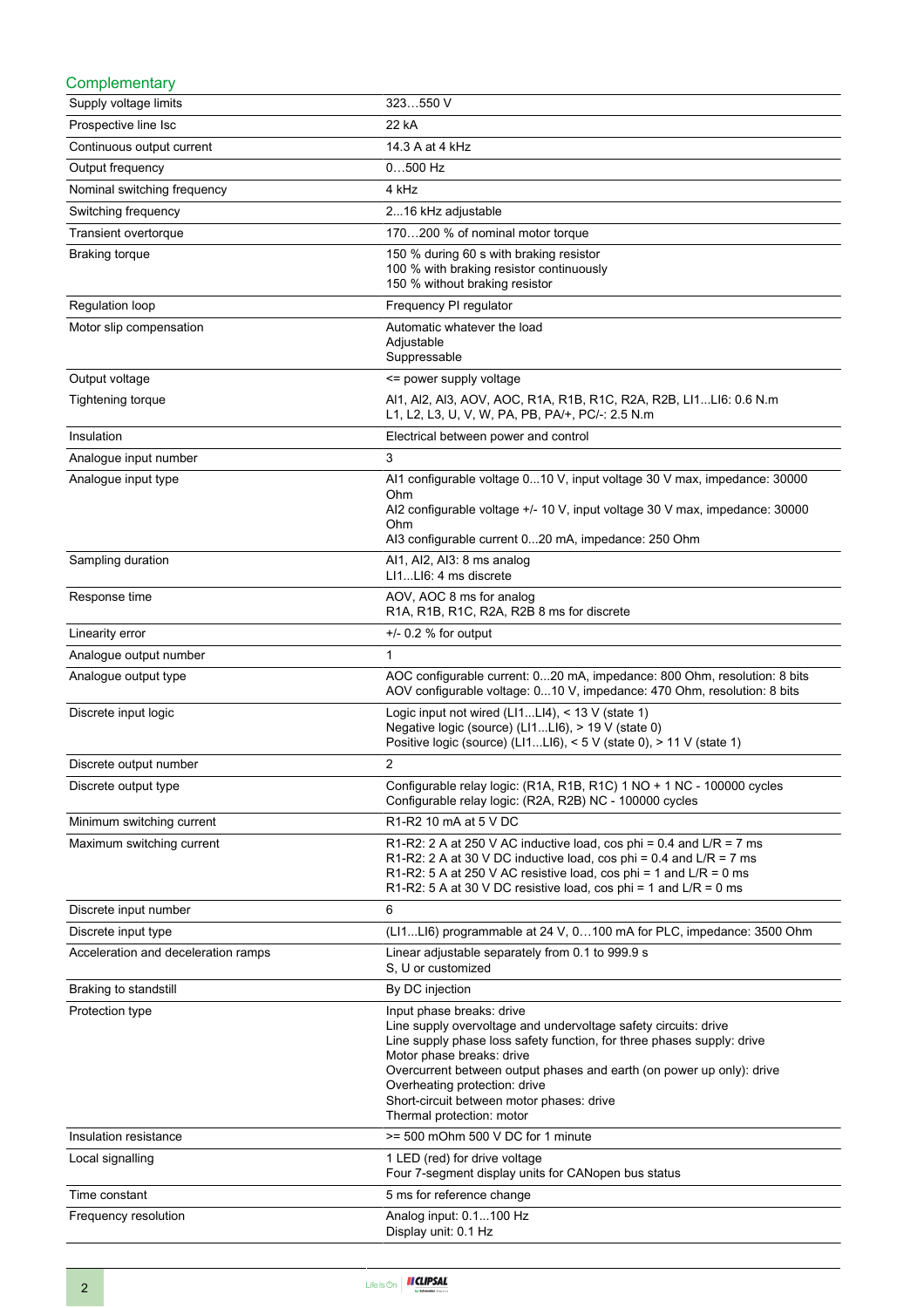| Connector type            | 1 RJ45 for Modbus/CANopen                                                                  |
|---------------------------|--------------------------------------------------------------------------------------------|
| Physical interface        | RS485 multidrop serial link                                                                |
| <b>Transmission frame</b> | <b>RTU</b>                                                                                 |
| Transmission rate         | 10, 20, 50, 125, 250, 500 kbps or 1 Mbps for CANopen<br>4800, 9600 or 19200 bps for Modbus |
| Number of addresses       | 1127 for CANopen<br>1247 for Modbus                                                        |
| Number of drive           | 127 for CANopen<br>31 for Modbus                                                           |
| Marking                   | <b>CE</b>                                                                                  |
| Operating position        | Vertical +/- 10 degree                                                                     |
| Outer dimension           | 442 x 239 x 192 mm<br>300 x 210 x 170 mm<br>232 x 180 x 170 mm<br>402 x 239 x 192 mm       |
| Height                    | 232 mm                                                                                     |
| Width                     | 180 mm                                                                                     |
| Depth                     | 172 mm                                                                                     |
| Net weight                | 6.5 kg                                                                                     |

#### Environment

| Dielectric strength                   | 2410 V DC between earth and power terminals<br>3400 V AC between control and power terminals                                                                                                                                                                                                                                                         |
|---------------------------------------|------------------------------------------------------------------------------------------------------------------------------------------------------------------------------------------------------------------------------------------------------------------------------------------------------------------------------------------------------|
| Electromagnetic compatibility         | 1.2/50 us - 8/20 us surge immunity test level 3 conforming to IEC 61000-4-5<br>Electrical fast transient/burst immunity test level 4 conforming to IEC 61000-4-4<br>Electrostatic discharge immunity test level 3 conforming to IEC 61000-4-2<br>Radiated radio-frequency electromagnetic field immunity test level 3 conforming to<br>IEC 61000-4-3 |
| Standards                             | IEC 61800-5-1<br>IEC 61800-3                                                                                                                                                                                                                                                                                                                         |
| Product certifications                | GOST<br><b>DNV</b><br><b>NOM</b><br>UL<br><b>CSA</b><br>C-Tick                                                                                                                                                                                                                                                                                       |
| Pollution degree                      | $\overline{2}$                                                                                                                                                                                                                                                                                                                                       |
| Protective treatment                  | <b>TC</b>                                                                                                                                                                                                                                                                                                                                            |
| Vibration resistance                  | 1 gn (f= 13150 Hz) conforming to EN/IEC 60068-2-6<br>1.5 mm (f= 313 Hz) conforming to EN/IEC 60068-2-6                                                                                                                                                                                                                                               |
| Shock resistance                      | 15 gn for 11 ms conforming to EN/IEC 60068-2-27                                                                                                                                                                                                                                                                                                      |
| Relative humidity                     | 595 % without condensation conforming to IEC 60068-2-3<br>595 % without dripping water conforming to IEC 60068-2-3                                                                                                                                                                                                                                   |
| Ambient air temperature for storage   | $-2570 °C$                                                                                                                                                                                                                                                                                                                                           |
| Ambient air temperature for operation | -1050 °C without derating (with protective cover on top of the drive)<br>-1060 °C with derating factor (without protective cover on top of the drive)                                                                                                                                                                                                |
| Operating altitude                    | <= 1000 m without derating<br>10003000 m with current derating 1 % per 100 m                                                                                                                                                                                                                                                                         |

## Packing Units

| Unit Type of Package 1       | <b>PCE</b> |
|------------------------------|------------|
| Number of Units in Package 1 | 1          |
| Package 1 Weight             | 6.02 kg    |
| Package 1 Height             | 22.476 cm  |
| Package 1 width              | 26.31 cm   |
| Package 1 Length             | 29.892 cm  |
| Unit Type of Package 2       | PAL        |
| Number of Units in Package 2 | 18         |
| Package 2 Weight             | 115.2 kg   |
| Package 2 Height             | 77 cm      |
| Package 2 width              | 60 cm      |
| Package 2 Length             | 80 cm      |